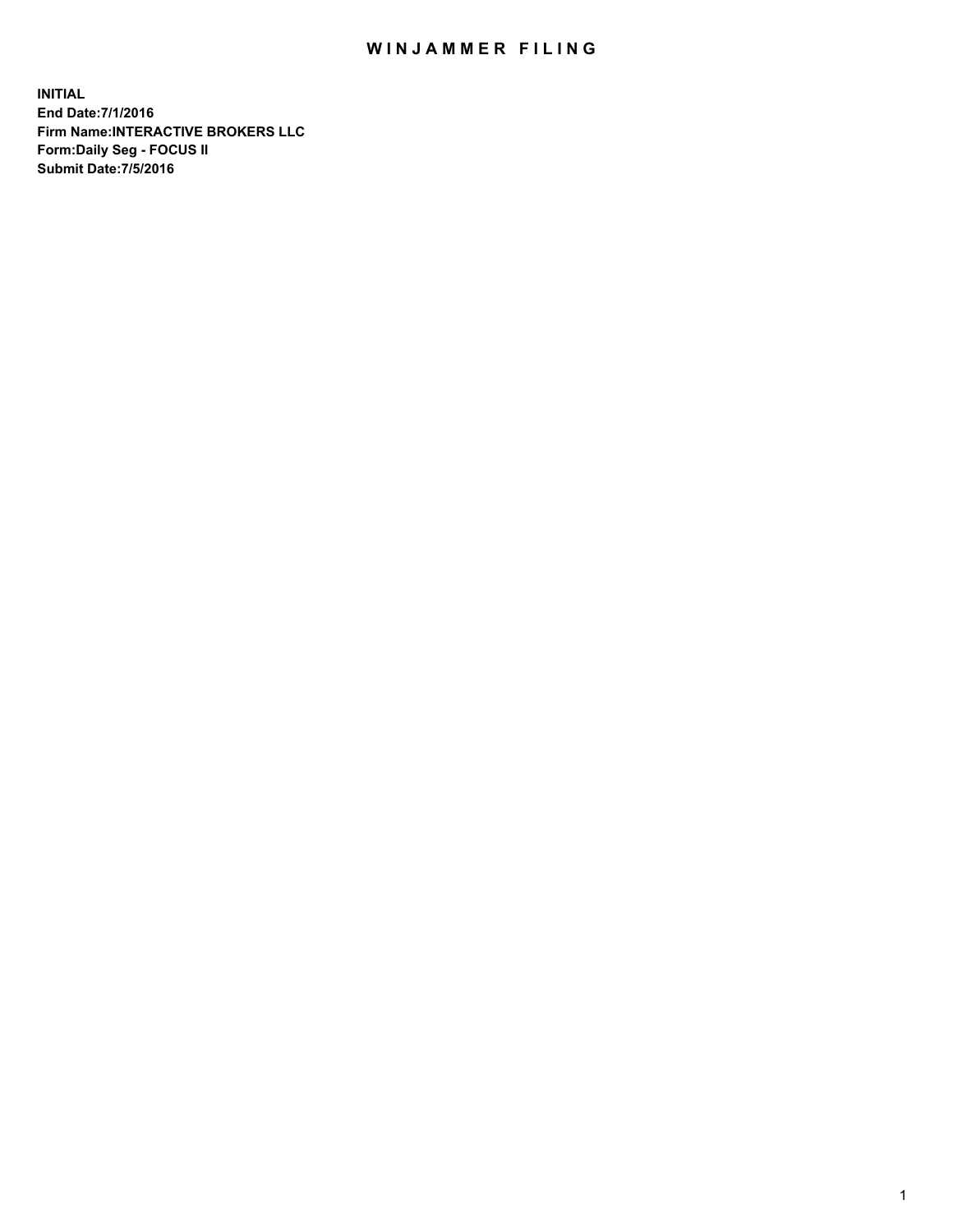## **INITIAL End Date:7/1/2016 Firm Name:INTERACTIVE BROKERS LLC Form:Daily Seg - FOCUS II Submit Date:7/5/2016 Daily Segregation - Cover Page**

| Name of Company<br><b>Contact Name</b><br><b>Contact Phone Number</b><br><b>Contact Email Address</b>                                                                                                                                                                                                                          | <b>INTERACTIVE BROKERS LLC</b><br>James Menicucci<br>203-618-8085<br>jmenicucci@interactivebrokers.c<br>om |
|--------------------------------------------------------------------------------------------------------------------------------------------------------------------------------------------------------------------------------------------------------------------------------------------------------------------------------|------------------------------------------------------------------------------------------------------------|
| FCM's Customer Segregated Funds Residual Interest Target (choose one):<br>a. Minimum dollar amount: ; or<br>b. Minimum percentage of customer segregated funds required:%; or<br>c. Dollar amount range between: and; or<br>d. Percentage range of customer segregated funds required between:% and%.                          | $\overline{\mathbf{0}}$<br>$\overline{\mathbf{0}}$<br>155,000,000 245,000,000<br>0 <sub>0</sub>            |
| FCM's Customer Secured Amount Funds Residual Interest Target (choose one):<br>a. Minimum dollar amount: ; or<br>b. Minimum percentage of customer secured funds required:%; or<br>c. Dollar amount range between: and; or<br>d. Percentage range of customer secured funds required between: % and %.                          | $\overline{\mathbf{0}}$<br>$\overline{\mathbf{0}}$<br>80,000,000 120,000,000<br>0 <sub>0</sub>             |
| FCM's Cleared Swaps Customer Collateral Residual Interest Target (choose one):<br>a. Minimum dollar amount: ; or<br>b. Minimum percentage of cleared swaps customer collateral required:% ; or<br>c. Dollar amount range between: and; or<br>d. Percentage range of cleared swaps customer collateral required between:% and%. | $\overline{\mathbf{0}}$<br>$\underline{\mathbf{0}}$<br>0 <sub>0</sub><br>0 <sup>0</sup>                    |

Attach supporting documents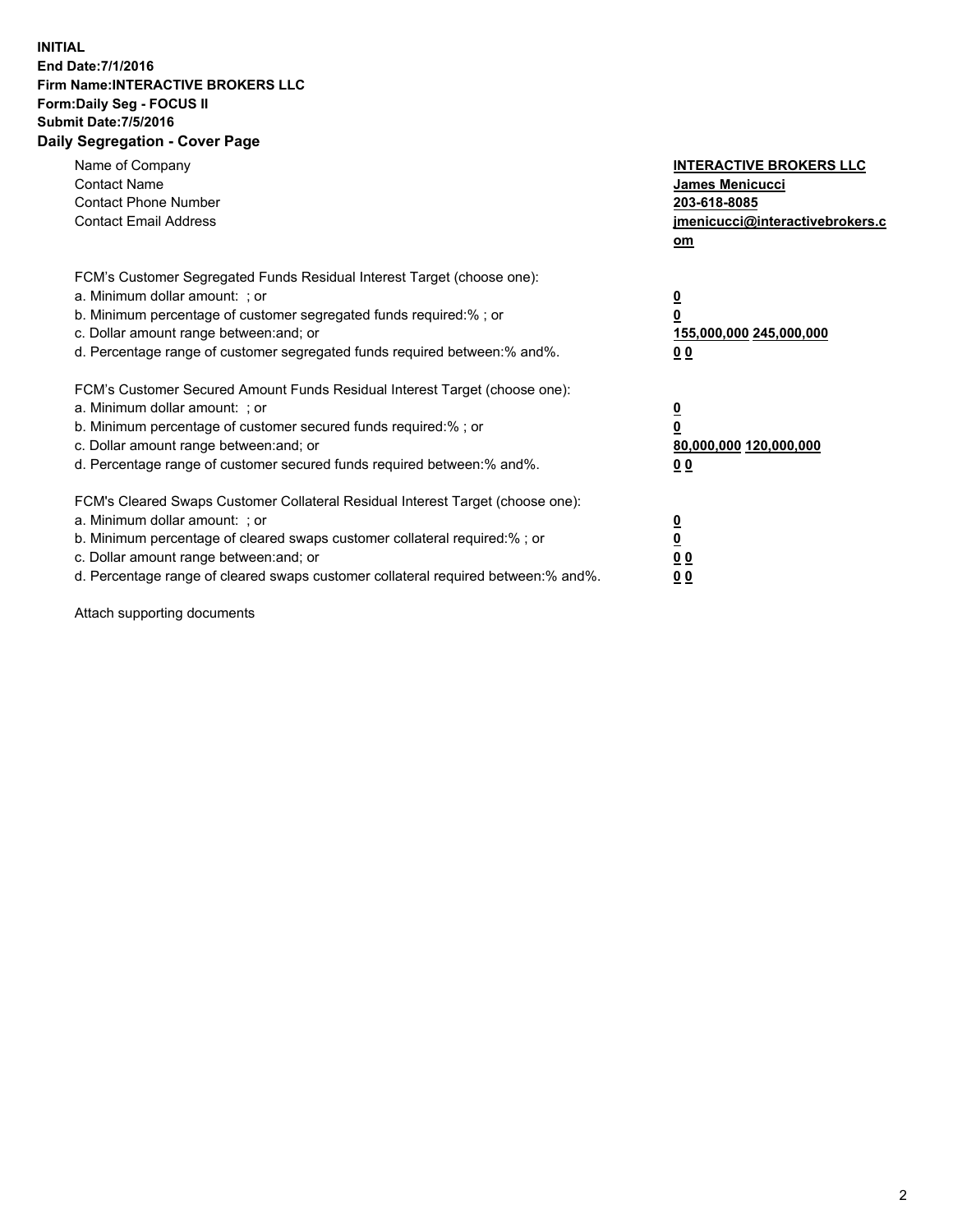## **INITIAL End Date:7/1/2016 Firm Name:INTERACTIVE BROKERS LLC Form:Daily Seg - FOCUS II Submit Date:7/5/2016 Daily Segregation - Secured Amounts**

|     | Foreign Futures and Foreign Options Secured Amounts                                         |                                   |
|-----|---------------------------------------------------------------------------------------------|-----------------------------------|
|     | Amount required to be set aside pursuant to law, rule or regulation of a foreign            | $0$ [7305]                        |
|     | government or a rule of a self-regulatory organization authorized thereunder                |                                   |
| 1.  | Net ledger balance - Foreign Futures and Foreign Option Trading - All Customers             |                                   |
|     | A. Cash                                                                                     | 339,785,012 [7315]                |
|     | B. Securities (at market)                                                                   | $0$ [7317]                        |
| 2.  | Net unrealized profit (loss) in open futures contracts traded on a foreign board of trade   | 11,980,008 [7325]                 |
| 3.  | Exchange traded options                                                                     |                                   |
|     | a. Market value of open option contracts purchased on a foreign board of trade              | 300,503 [7335]                    |
|     | b. Market value of open contracts granted (sold) on a foreign board of trade                | -136,348 [7337]                   |
| 4.  | Net equity (deficit) (add lines 1.2. and 3.)                                                | 351,929,175 [7345]                |
| 5.  | Account liquidating to a deficit and account with a debit balances - gross amount           | 414,699 [7351]                    |
|     | Less: amount offset by customer owned securities                                            | 0 [7352] 414,699 [7354]           |
| 6.  |                                                                                             |                                   |
|     | Amount required to be set aside as the secured amount - Net Liquidating Equity              | 352, 343, 874 [7355]              |
|     | Method (add lines 4 and 5)                                                                  |                                   |
| 7.  | Greater of amount required to be set aside pursuant to foreign jurisdiction (above) or line | 352, 343, 874 [7360]              |
|     | 6.                                                                                          |                                   |
|     | FUNDS DEPOSITED IN SEPARATE REGULATION 30.7 ACCOUNTS                                        |                                   |
| 1.  | Cash in banks                                                                               |                                   |
|     | A. Banks located in the United States                                                       | 2,700,000 [7500]                  |
|     | B. Other banks qualified under Regulation 30.7                                              | 0 [7520] 2,700,000 [7530]         |
| 2.  | Securities                                                                                  |                                   |
|     | A. In safekeeping with banks located in the United States                                   | 384,783,140 [7540]                |
|     | B. In safekeeping with other banks qualified under Regulation 30.7                          | 0 [7560] 384,783,140 [7570]       |
| 3.  | Equities with registered futures commission merchants                                       |                                   |
|     | A. Cash                                                                                     | $0$ [7580]                        |
|     | <b>B.</b> Securities                                                                        | $0$ [7590]                        |
|     | C. Unrealized gain (loss) on open futures contracts                                         | $0$ [7600]                        |
|     | D. Value of long option contracts                                                           | $0$ [7610]                        |
|     | E. Value of short option contracts                                                          | 0 [7615] 0 [7620]                 |
| 4.  | Amounts held by clearing organizations of foreign boards of trade                           |                                   |
|     | A. Cash                                                                                     | $0$ [7640]                        |
|     | <b>B.</b> Securities                                                                        | $0$ [7650]                        |
|     | C. Amount due to (from) clearing organization - daily variation                             | $0$ [7660]                        |
|     | D. Value of long option contracts                                                           | $0$ [7670]                        |
|     | E. Value of short option contracts                                                          | 0 [7675] 0 [7680]                 |
| 5.  | Amounts held by members of foreign boards of trade                                          |                                   |
|     | A. Cash                                                                                     | 71,257,551 [7700]                 |
|     | <b>B.</b> Securities                                                                        | $0$ [7710]                        |
|     | C. Unrealized gain (loss) on open futures contracts                                         | 11,791,493 [7720]                 |
|     | D. Value of long option contracts                                                           | 300,494 [7730]                    |
|     | E. Value of short option contracts                                                          | -136,348 [7735] 83,213,190 [7740] |
| 6.  | Amounts with other depositories designated by a foreign board of trade                      | $0$ [7760]                        |
| 7.  | Segregated funds on hand                                                                    | $0$ [7765]                        |
| 8.  | Total funds in separate section 30.7 accounts                                               | 470,696,330 [7770]                |
| 9.  | Excess (deficiency) Set Aside for Secured Amount (subtract line 7 Secured Statement         |                                   |
|     |                                                                                             | 118,352,456 [7380]                |
|     | Page 1 from Line 8)                                                                         |                                   |
| 10. | Management Target Amount for Excess funds in separate section 30.7 accounts                 | 80,000,000 [7780]                 |
| 11. | Excess (deficiency) funds in separate 30.7 accounts over (under) Management Target          | 38,352,456 [7785]                 |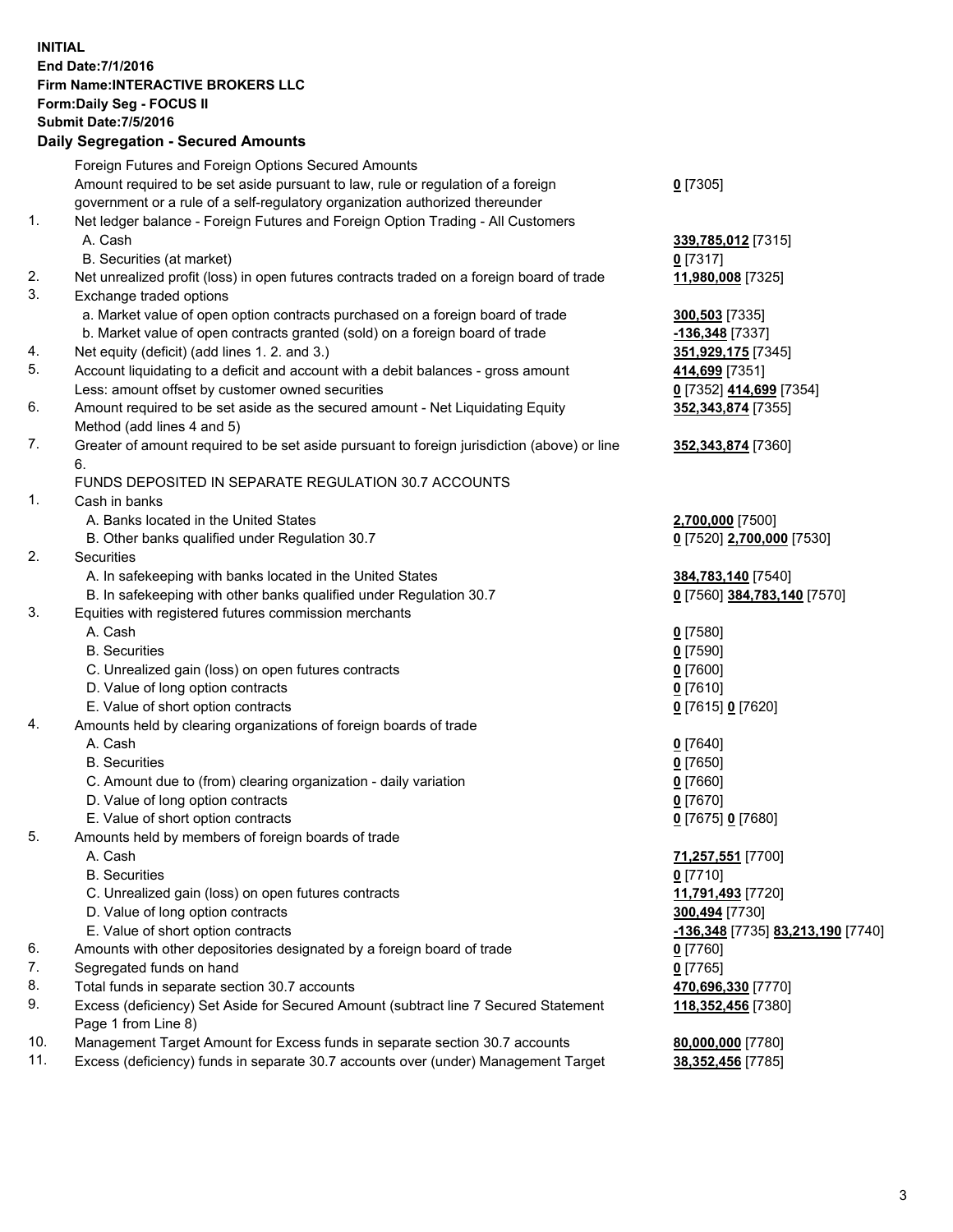**INITIAL End Date:7/1/2016 Firm Name:INTERACTIVE BROKERS LLC Form:Daily Seg - FOCUS II Submit Date:7/5/2016 Daily Segregation - Segregation Statement** SEGREGATION REQUIREMENTS(Section 4d(2) of the CEAct) 1. Net ledger balance A. Cash **2,934,019,160** [7010] B. Securities (at market) **0** [7020] 2. Net unrealized profit (loss) in open futures contracts traded on a contract market **-12,834,449** [7030] 3. Exchange traded options A. Add market value of open option contracts purchased on a contract market **134,889,525** [7032] B. Deduct market value of open option contracts granted (sold) on a contract market **-197,541,993** [7033] 4. Net equity (deficit) (add lines 1, 2 and 3) **2,858,532,243** [7040] 5. Accounts liquidating to a deficit and accounts with debit balances - gross amount **117,508** [7045] Less: amount offset by customer securities **0** [7047] **117,508** [7050] 6. Amount required to be segregated (add lines 4 and 5) **2,858,649,751** [7060] FUNDS IN SEGREGATED ACCOUNTS 7. Deposited in segregated funds bank accounts A. Cash **205,353,623** [7070] B. Securities representing investments of customers' funds (at market) **1,830,226,720** [7080] C. Securities held for particular customers or option customers in lieu of cash (at market) **0** [7090] 8. Margins on deposit with derivatives clearing organizations of contract markets A. Cash **70,269,336** [7100] B. Securities representing investments of customers' funds (at market) **1,033,272,122** [7110] C. Securities held for particular customers or option customers in lieu of cash (at market) **0** [7120] 9. Net settlement from (to) derivatives clearing organizations of contract markets **548,866** [7130] 10. Exchange traded options A. Value of open long option contracts **134,886,539** [7132] B. Value of open short option contracts **-197,538,949** [7133] 11. Net equities with other FCMs A. Net liquidating equity **0** [7140] B. Securities representing investments of customers' funds (at market) **0** [7160] C. Securities held for particular customers or option customers in lieu of cash (at market) **0** [7170] 12. Segregated funds on hand **0** [7150] 13. Total amount in segregation (add lines 7 through 12) **3,077,018,257** [7180] 14. Excess (deficiency) funds in segregation (subtract line 6 from line 13) **218,368,506** [7190] 15. Management Target Amount for Excess funds in segregation **155,000,000** [7194]

16. Excess (deficiency) funds in segregation over (under) Management Target Amount Excess

**63,368,506** [7198]